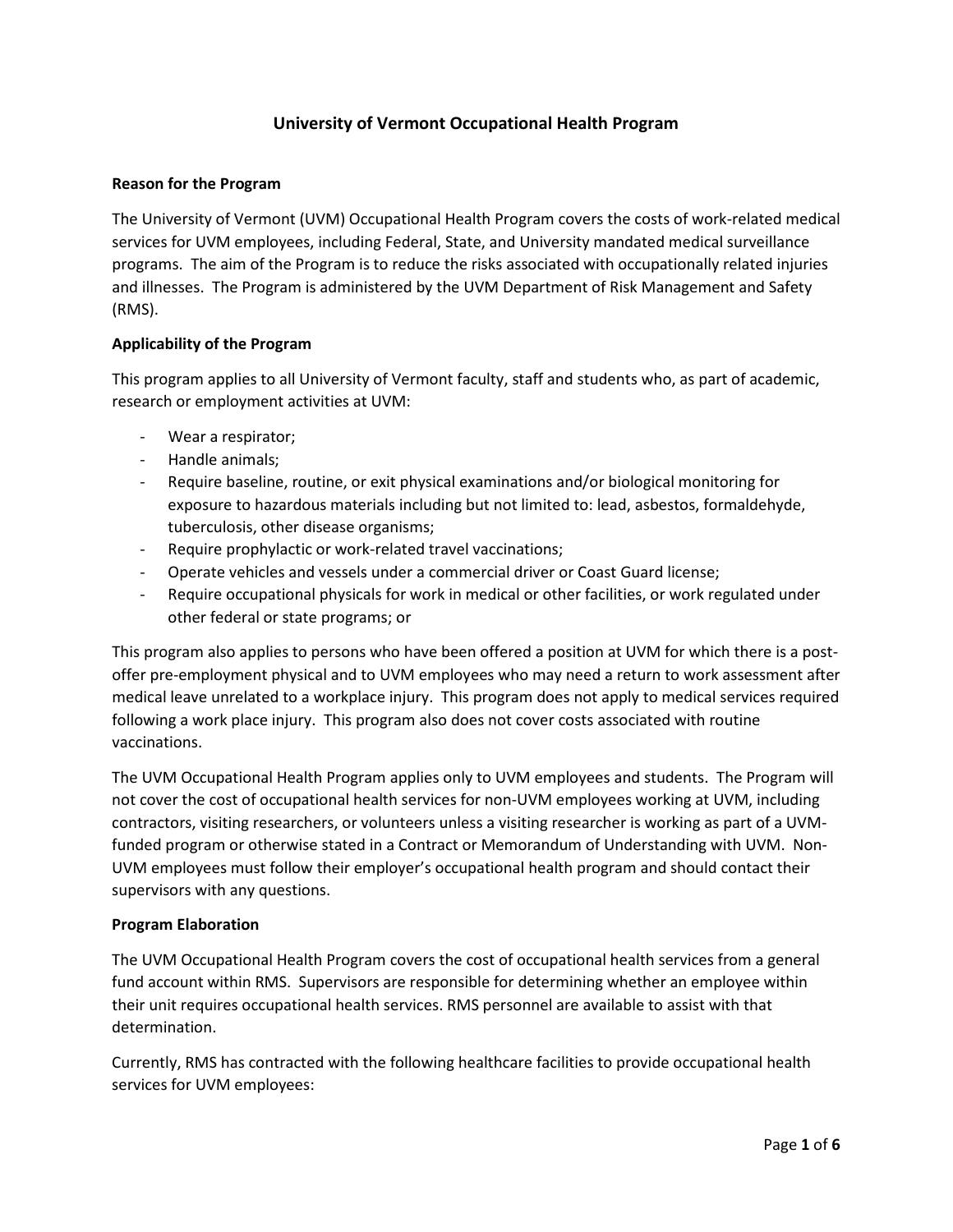- Champlain Medical Urgent Care, 150 Kennedy Drive, South Burlington VT (802-448-9370) provides all occupational health services;
- Concentra Urgent Care, 7 Fayette Drive #1, South Burlington, VT (802-658-5756) provides physicals and drug screenings for commercial driver's license holders and members of the Coast Guard;
- Injury & Health Management Solutions (IHMS), 441 Water Tower Circle Suite 100, Colchester, VT (802-655-1115) – provides pre-employment post-offer physicals only; and
- University of Vermont Medical Center 111 Colchester Ave, Burlington VT (802-847-0000) provides immunizations, pre-exposure testing, and post exposure prophylaxis to UVM employees working with biological agents only.

On rare occasions, a UVM employee may need to see their personal physician or other medical provider for occupational health services. In these cases, UVM Occupational Health Program will cover the cost of the service at the price agreed upon by the UVM and one of the occupational health service providers listed above, or the employee's Department will be responsible for paying the difference.

## **Definitions**

None.

## **Procedures**

- 1. UVM employees must fill out and have their supervisor sign an Authorization for Examination or Treatment Form prior to receiving occupational health services.
- 2. UVM employees are required to present this completed form at the health care facility before treatment will be given. Failure to do so will result in cancellation of the appointment. A copy of the Authorization for Examination or Treatment Form is included in Appendix A.

## **Occupational Health Services Covered by the Program**

- 1. Medical Questionnaire Review UVM administers the following annual medical surveillance questionnaires:
	- o OSHA-Mandated Respirator Questionnaire in accordance with OSHA 29 CFR 1910.134
		- UVM employees and students who are enrolled in the UVM Respirator Protection Program
	- o Animal Handler Questionnaire
		- UVM employees and students working with animals under an Institutional Animal Care and Use Committee (IACUC) protocol
- 2. Physicals UVM pays for the following physicals per Federal standards and UVM policies:
	- o Pre-Employment Physical Exams are provided to the following:
		- Job candidates of RMS who are covered under OSHA 29 CFR 1910.120 Hazardous Waste Operations and Emergency Reponses (HAZWOPER) standard
		- Job candidates of the Physical Plant Asbestos Management Program per OSHA 29 CFR 1910.1001 and the Lead/Lead Based Paint Program per OSHA 29 CFR 1910.1025 and 1926.62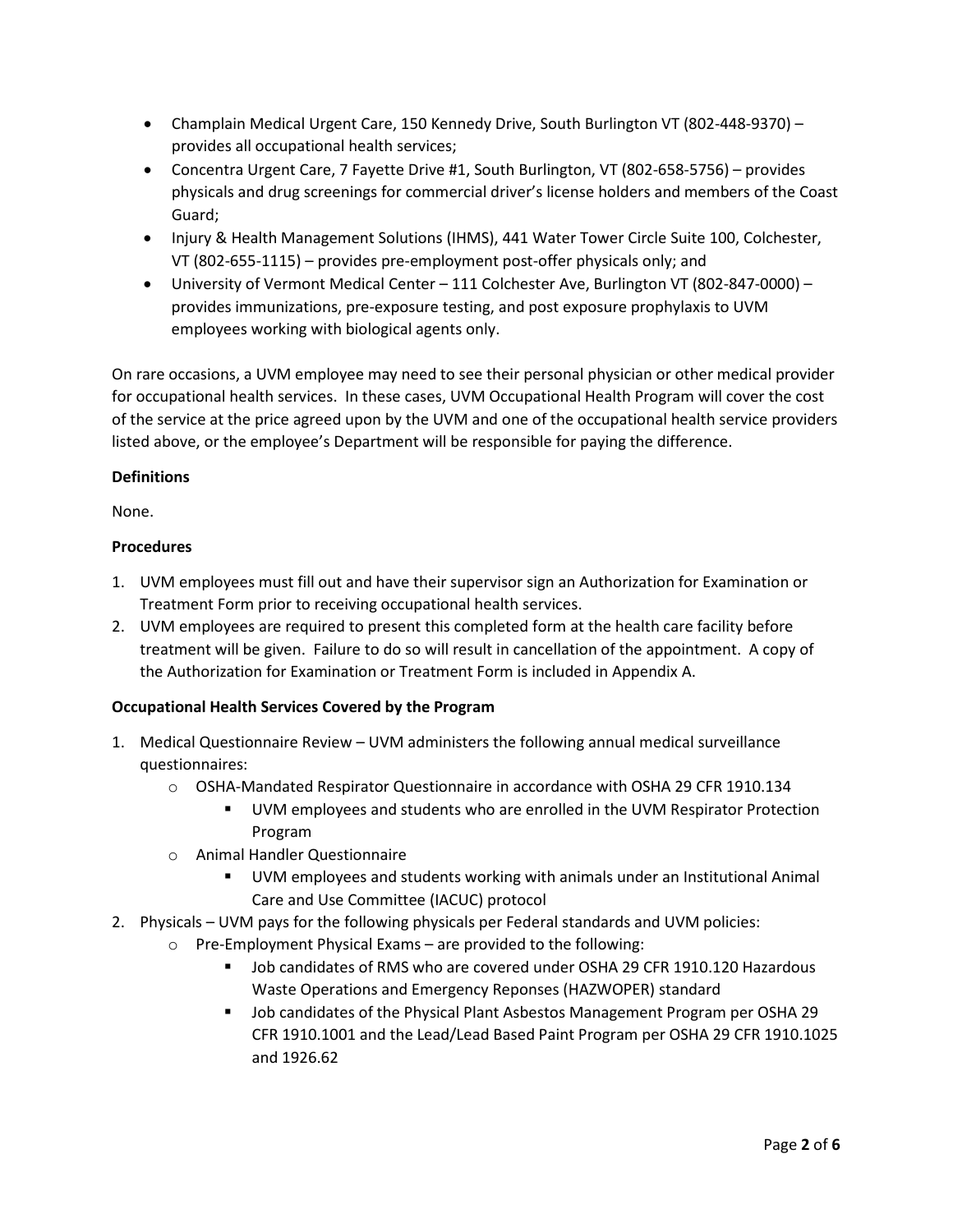- o Post Offer Pre-Employment Physicals (POPES) The University provides POPES as part of an ongoing effort to reduce the likelihood of workplace injuries. POPES are provided based on a Job Analysis for specific job titles in the following departments:
	- **Custodial**
	- **Residential Life**
	- Risk Management & Safety
	- **TSP/IMF**
	- **Physical Plant**
	- **University Book Store**
	- **Proctor Maple Research Center**
- $\circ$  Annual Physicals Are provided for the following employee groups based on Federal requirements:
	- UVM employees covered by the OSHA HAZWOPER standard (provided annually or at the physician's discretion)
	- Physical Plant employees in the Asbestos Management Program per OSHA 29 CFR 1910.1001 and 1926.1101
	- Physical Plant employees in the Lead/Lead Based Paint Program per OSHA 29 CFR 1910.1025 and 1926.62
- $\circ$  Physical Exams Upon Termination Are provided to the following employees based on Federal requirements:
	- Employees of RMS who are covered under the OSHA HAZWOPER standard
	- Employees of Physical Plant Asbestos Management Program per OSHA 29 CFR 1910.1001
- o Department of Transportation (DOT) Commercial Driver's License (CDL) Physicals Per Federal law, CDL holders must have a physical every 24 months. The University will cover the cost of this physical for all UVM employees who are required to hold a CDL as part of their job. This includes employees in the following departments:
	- **Transportation and Parking**
	- RMS (these employees must also meet federal requirements for HazMat endorsements)
	- **Coast Guard licensed employees acting as a crewmember on board on a Coast** Guard regulated vessel
- 3. Pulmonary Function Tests Are administered in accordance with federal law for the following employees:
	- o Physical Plant employees in the Asbestos Management Program
	- $\circ$  Additional employees in the following areas as determined by a physician:
		- Employees who wear respirators and enrolled in the UVM Respiratory Protection Program
		- Physical Plant Employees in the Lead/Lead Based Paint Program
		- RMS employees covered by the OSHA HAZWOPER standard
- 4. Drug and Alcohol Screenings Are performed for the following two employee groups:
	- $\circ$  UVM employees who are required to hold a CDL as part of their job. Screenings are conducted per DOT 49 CFR Part 40, U.S. Coast Guard 46 CFR 16.230, and the UVM Commercial Driver and Coast Guard Employee Testing for Alcohol and Controlled Substances Policy. Drug and alcohol screenings are required in the following situations: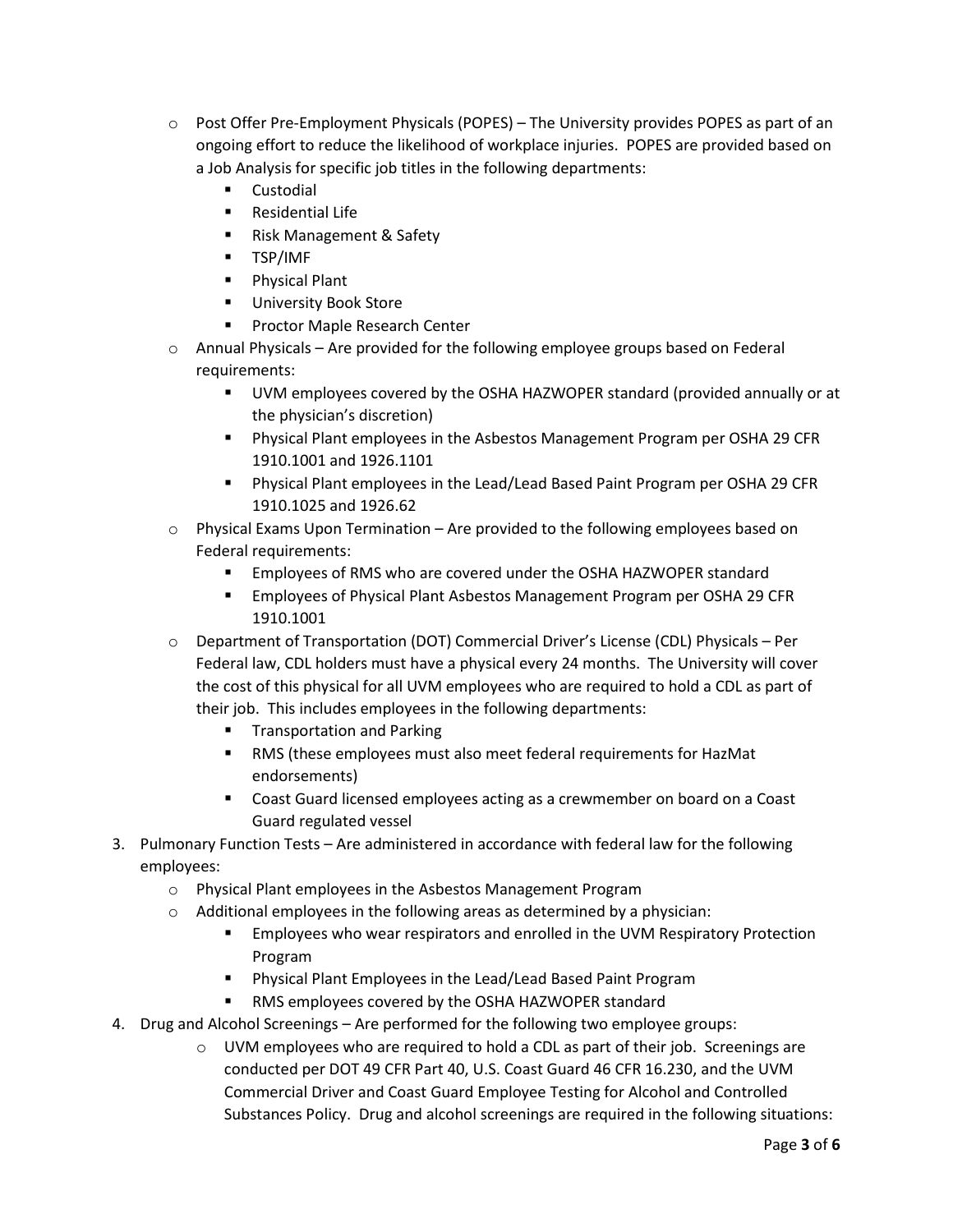- **Pre-employment**
- **TWO hours following an accident with a University vehicle or vessel**
- $\blacksquare$  Randomly throughout the year
- **Reasonable suspicion**
- **Prior to returning-to-duty or follow up after a positive drug or alcohol test**
- A minimum of six unannounced follow-up tests will be conducted after a violation of the DOT regulations over the first year and up to five years following a return to duty
- o For any UVM employee in instances of probable cause that the employee is under the influence on the job as per Vermont Statue 21 V.S.A. § 513.
- 5. Vaccinations and Related Bloodwork (including titers and boosters):
	- $\circ$  Hepatitis B Three Shot Series is offered to any employee determined to be at risk for exposure to human blood or bodily fluids in accordance with OSHA 29 CFR 1910.1030, including employees in the following departments:
		- **Custodial**
		- **College of Medicine Infectious Disease Vaccine Testing Center**
		- **Residential Life**
		- **EXEC** Center for Health and Wellbeing
		- **TSP/IMF**
		- **UVM Police Services**
		- **UVM Rescue**
	- $\circ$  Other vaccinations are offered, as appropriate, to employees who are part of an UVMapproved Institutional Biosafety Committee (IBC) protocol
- 6. Tuberculosis (TB) Screening Per CDC guidelines, screening for TB, including purified protein derivative (PPD) skin tests and subsequent readings, is not routinely provided for UVM employees unless:
	- $\circ$  The employee is covered under an approved IBC protocol that involves working with TB bacteria
	- $\circ$  The employee is a healthcare provider at the Center for Health and Wellbeing
- 7. Biomonitoring for specific substance(s) UVM will provide biomonitoring services for the following employees:
	- o Employees enrolled in the Physical Plant Lead/Lead Based Paint Program
	- $\circ$  Any employee at risk of overexposure to a hazardous substance as determined by RMS staff
- 8. Pre-Exposure Testing and Routine Screenings Are offered to on a case-by-case basis for UVM employees working with infectious agents under a University-approved IBC protocol.

#### **Health Services Not Covered by the Program**

#### *Immunizations*

The UVM Occupational Health Program does not cover the cost of common childhood and adult vaccinations that are routinely administered by a primary care physician per the most recent CDC Recommended Immunization Schedule (available at:

[https://www.cdc.gov/vaccines/schedules/hcp/imz/adult.html\)](https://www.cdc.gov/vaccines/schedules/hcp/imz/adult.html) or any services associated with these vaccines (i.e. bloodwork, titers, or boosters). The only exception is for a UVM employee working with an infectious agent as part of a University-approved IBC protocol. Examples of routine vaccinations that are not covered by the Program are: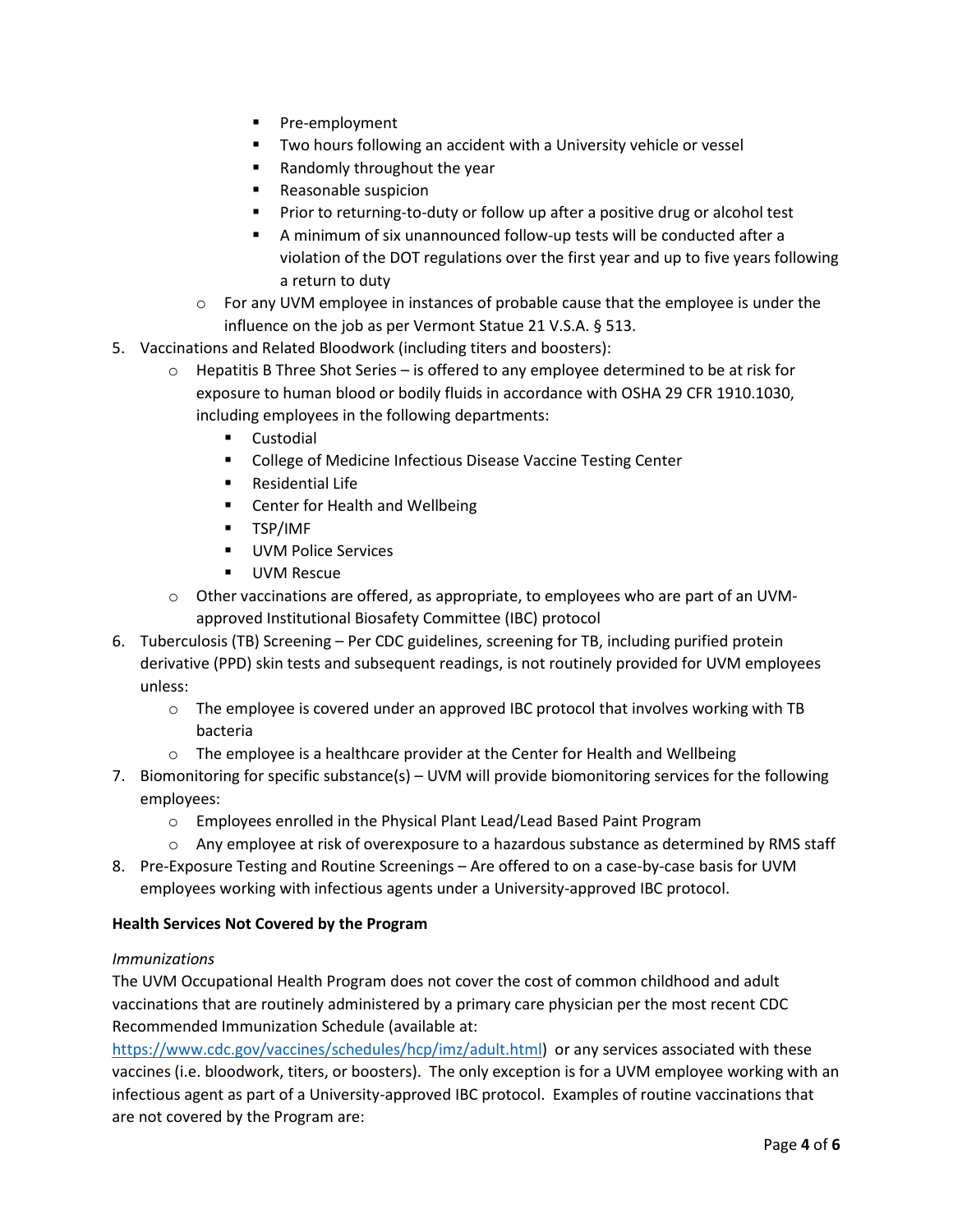- Influenza
- TdaP (diphtheria, tetanus, and pertussis)
- Varicella (chicken pox)
- MMR (measles, mumps, and rubella)
- Meningococcal vaccines
- Pneumococcal vaccines
- Hepatitis A
- Human Papillomavirus (HPV)

#### *Workplace Injuries and Illnesses*

Medical expenses related to the treatment of work-related injuries or illnesses are covered under UVM's Workers Compensation system and are not covered by the UVM Occupational Health Program. This includes post-exposure prophylaxis and monitoring following a documented workplace exposure to blood or bodily fluids, such as a needlestick injury. UVM students who are injured on campus receive treatment through UVM Student Health Services and related expenses are billed to the student's insurance.

For more information on UVM Worker's Compensation system please visit:

[https://www.uvm.edu/~riskmgmt/?Page=insurance/workerscomp.html&SM=insurance/insuranceclaims](https://www.uvm.edu/%7Eriskmgmt/?Page=insurance/workerscomp.html&SM=insurance/insuranceclaims_submenu.html) [\\_submenu.html](https://www.uvm.edu/%7Eriskmgmt/?Page=insurance/workerscomp.html&SM=insurance/insuranceclaims_submenu.html)

#### *Non-Work Related Health Conditions*

During a work related physical, an occupational health physician may recommend a UVM employee follow up with their personal physician regarding a health issue that does not affect the employee's ability to do their job. In these instances, the employee is responsible for any costs incurred during the diagnosis or treatment of a non-work related health condition.

#### **Contact**

All questions regarding the program should be directed to [ohealth@uvm.edu](mailto:ohealth@uvm.edu)

## **Attachments**

A. Authorization for Examination or Treatment Form

#### **Effective Date**

April 9, 2018

#### **Last Updated**

January 2020